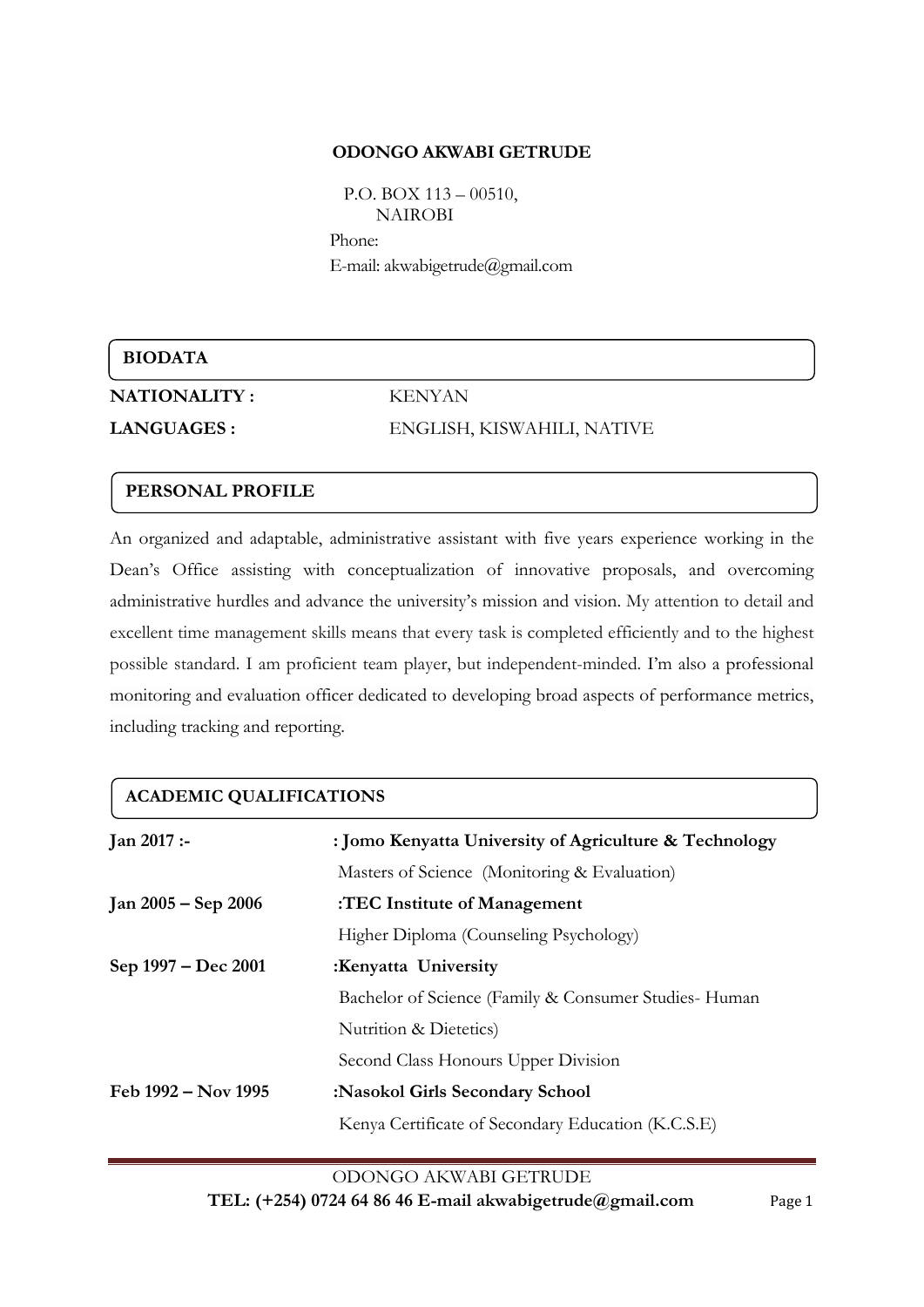## **Jan 1983 – Nov 1991 :A.P.T.C Primary school**

Kenya Certificate of Primary Education (K.C.P.E)

#### **TRAINING, WORKSHOPS, & CAPACITY BUILDING**

| $20^{th}$ – $21^{st}$ September 2018                                              | : Participated in a Curriculum Review Retreat.                                   |
|-----------------------------------------------------------------------------------|----------------------------------------------------------------------------------|
| $21st - 23rd$ February 2018                                                       | :Participated in the 1 <sup>st</sup> Regional Multi-Disciplinary, Multi-Sectoral |
|                                                                                   | Conference on Drug Demand Reduction and Supply Suppression.                      |
| $9th - 11th$ February 2017                                                        | : Attended a training on Transformative Leadership                               |
| April – November 2016                                                             | :Participated in the publication of the Chemchemi International                  |
|                                                                                   | Journal of Humanities and Social Sciences.                                       |
| $19^{th} - 21^{st}$ October 2010                                                  | :Attended a training on Treatment Literacy and Advocacy                          |
| <b>Advanced Computer skills</b> – (office applications including Microsoft Suite) |                                                                                  |

| <b>WORK EXPERIENCE</b> |                                                             |  |
|------------------------|-------------------------------------------------------------|--|
| <b>July 2014 :-</b>    | : KENYATTA UNIVERSITY                                       |  |
|                        | <b>Administrative Assistant</b>                             |  |
|                        | (School of Humanities and Social Sciences)                  |  |
| Jan 2008- Nov 2011     | : MILLENIUM SCHOOL                                          |  |
|                        | <b>Teacher</b> (Geography, Kiswahili and Foods & Nutrition) |  |
|                        | Head of the Foods and Nutrition Department                  |  |
| Jan 2007- Nov 2007     | : RUIRU STAR HIGH SCHOOL                                    |  |
|                        | <b>Teacher</b> (Geography, & Kiswahili)                     |  |
|                        | Head of the Drama Club                                      |  |
| April 2005 – June 2006 | : P.C.E.A KIKUYU CHURCH                                     |  |
|                        | <b>Programme Manager</b>                                    |  |
|                        | (Advising and managing project implementation)              |  |

#### **SKILLS AND COMPETENCIES ACQUIRED FROM WORK EXPERIENCE**

- Communication skills
- Facilitation Skills
- **\*** Leadership skills
- Organizational skills
- Interpersonal Skills
- Teamwork